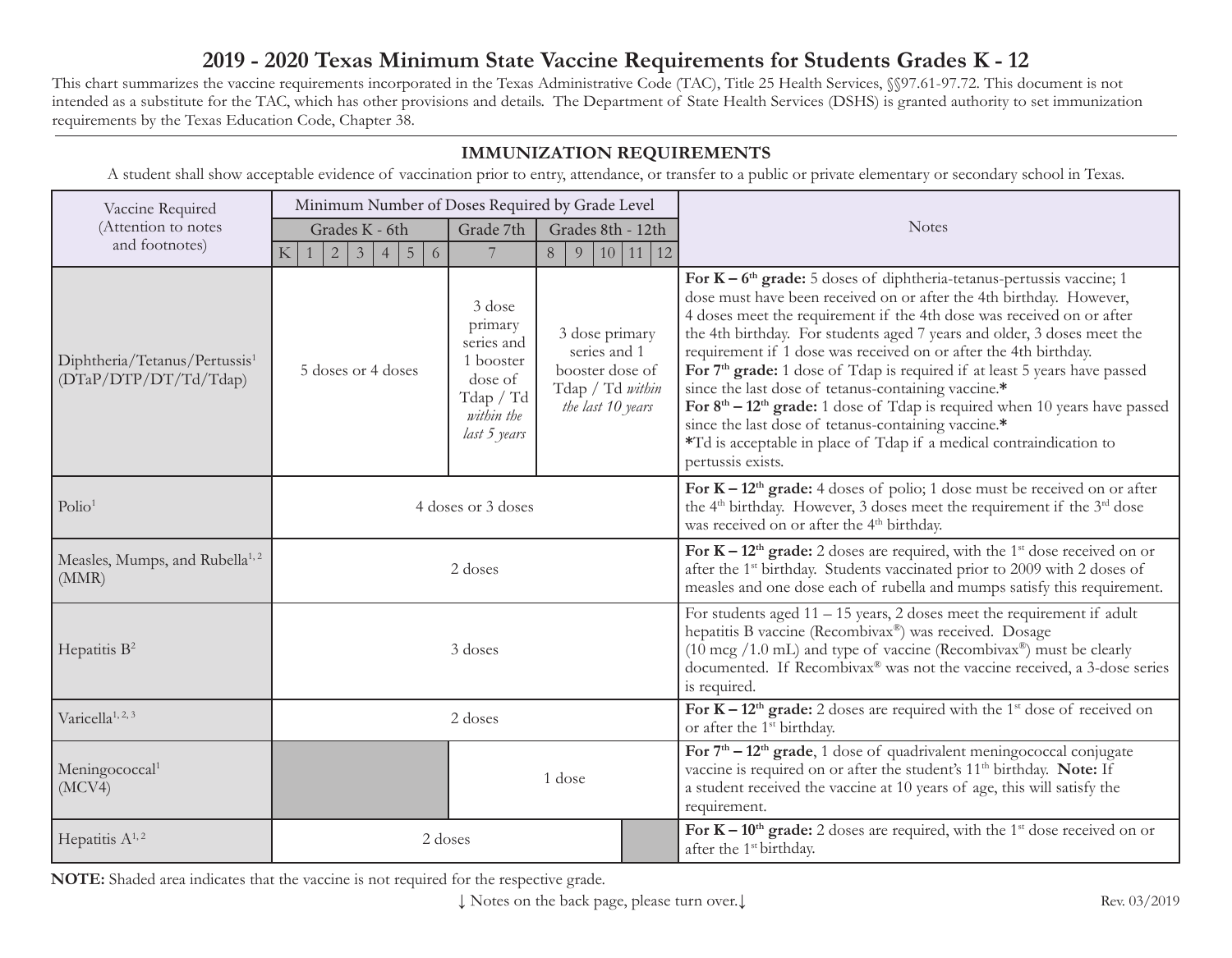<sup>1</sup> Receipt of the dose up to (and including) 4 days before the birthday will satisfy the school entry immunization requirement.

- <sup>2</sup> Serologic evidence of infection or serologic confirmation of immunity to measles, mumps, rubella, hepatitis B, hepatitis A, or varicella is acceptable in place of vaccine.
- <sup>3</sup> Previous illness may be documented with a written statement from a physician, school nurse, or the child's parent or guardian containing wording such as: "This is to verify that (name of student) had varicella disease (chickenpox) on or about (date) and does not need varicella vaccine." This written statement will be acceptable in place of any and all varicella vaccine doses required.

### **Exemptions**

Texas law allows (a) physicians to write medical exemption statements that the vaccine(s) required would be medically harmful or injurious to the health and well-being of the child or household member, and (b) parents/guardians to choose an exemption from immunization requirements for reasons of conscience, including a religious belief. The law does not allow parents/guardians to elect an exemption simply because of inconvenience (for example, a record is lost or incomplete and it is too much trouble to go to a physician or clinic to correct the problem). Schools should maintain an up-to-date list of students with exemptions, so they may be excluded in times of emergency or epidemic declared by the commissioner of public health.

**Instructions for requesting the official exemption affidavit that must be signed by parents/guardians choosing the exemption for reasons of conscience, including a religious belief, can be found at <www.ImmunizeTexas.com> under "School & Child-Care." The original Exemption Affidavit must be completed and submitted to the school.**

For children claiming medical exemptions, a written statement by the physician must be submitted to the school. Unless it is written in the statement that a lifelong condition exists, the exemption statement is valid for only one year from the date signed by the physician.

### **Provisional Enrollment**

All immunizations must be completed by the first date of attendance. The law requires that students be fully vaccinated against the specified diseases. A student may be enrolled provisionally if the student has an immunization record that indicates the student has received at least one dose of each specified age-appropriate vaccine required by this rule. To remain enrolled, the student must complete the required subsequent doses in each vaccine series on schedule and as rapidly as is medically feasible and provide acceptable evidence of vaccination to the school. A school nurse or school administrator shall review the immunization status of a provisionally enrolled student every 30 days to ensure continued compliance in completing the required doses of vaccination. If, at the end of the 30-day period, a student has not received a subsequent dose of vaccine, the student is not in compliance and the school shall exclude the student from school attendance until the required dose is administered.

Additional guidelines for provisional enrollment of students transferring from one Texas public or private school to another, students who are dependents of active duty military, students in foster care, and students who are homeless can be found in the TAC, Title 25 Health Services, Sections 97.66 and 97.69.

## **Documentation**

 Since many types of personal immunization records are in use, any document will be acceptable provided a physician or public health personnel has validated it. The month, day, and year that the vaccination was received must be recorded on all school immunization records created or updated after September 1 ,1991.



Texas Department of State Health Services • Immunization Unit • MC-1946 • P. O. Box 149347 • Austin, TX 78714-9347 • (800) 252-9152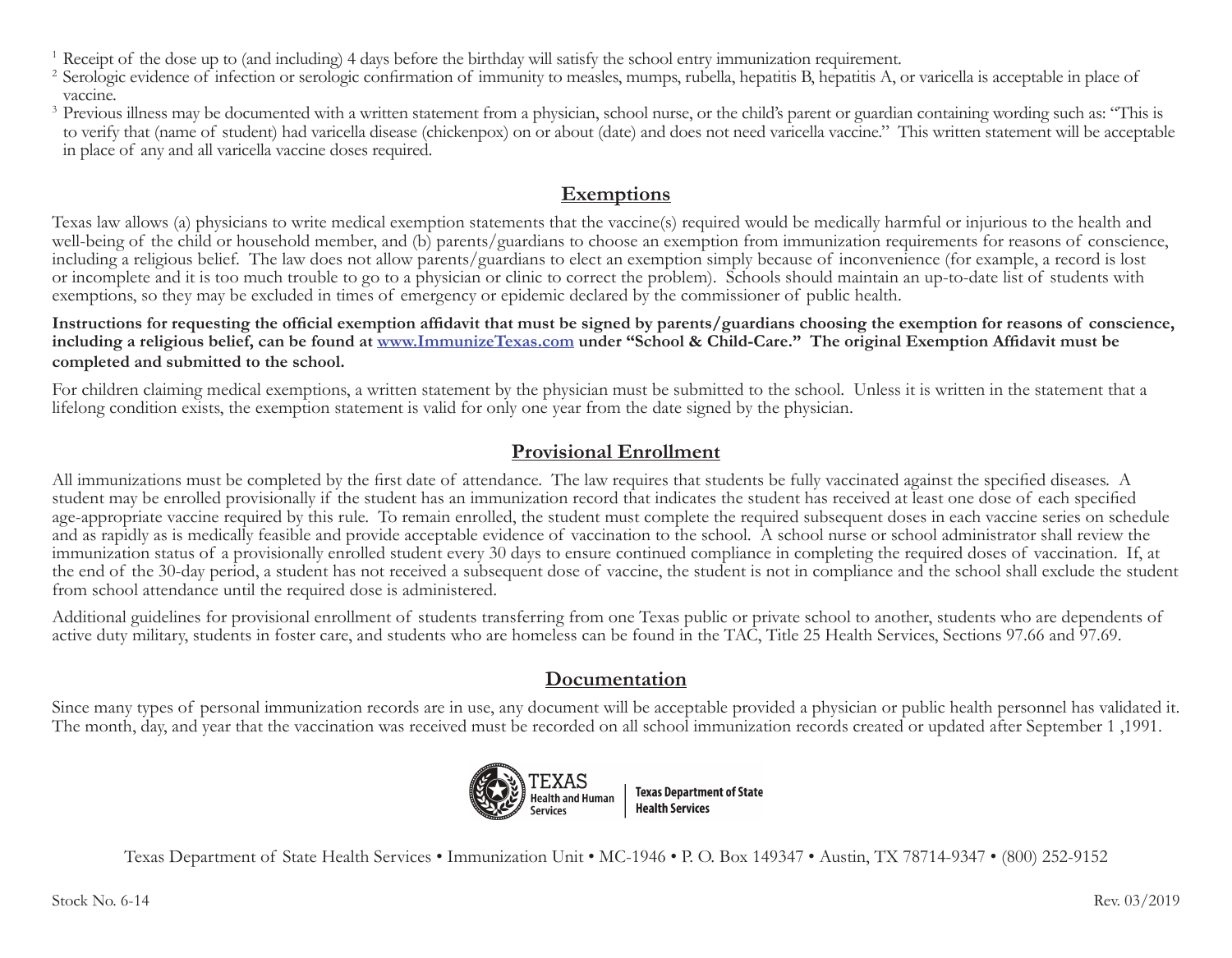## **Requisitos mínimos de vacunación en el estado de Texas de 2019 a 2020 para estudiantes de K - 12º grado**

Esta gráfica resume los requisitos de vacunación incorporados en las secciones 97.61 a 97.72 del título 25 (Servicios de salud) del Código Administrativo de Texas (TAC). La gráfica no pretende sustituir lo estipulado en el TAC, el cual contiene otras disposiciones y detalles. Según lo dispuesto en el capítulo 38 del Código de Educación de Texas, se confiere al Departamento Estatal de Servicios de Salud (DSHS) la facultad de establecer los requisitos en materia de inmunización.

### **REQUISITOS DE INMUNIZACIÓN**

Los estudiantes deberán mostrar comprobantes de vacunación aceptables antes de inscribirse, asistir o ser transferidos a una guardería o una escuela primaria o secundaria pública o privada de Texas.

| Vacuna necesaria (vea                                                   | Número mínimo de dosis necesarias por grado escolar               |                                                                                                                           |                   |                      |    |                                                                      |                                                                                                                                                                                                                                                                                                                                                                                                                                                                                                                                                                                                                                                                                                                                                                                                                                                                                                                                       |
|-------------------------------------------------------------------------|-------------------------------------------------------------------|---------------------------------------------------------------------------------------------------------------------------|-------------------|----------------------|----|----------------------------------------------------------------------|---------------------------------------------------------------------------------------------------------------------------------------------------------------------------------------------------------------------------------------------------------------------------------------------------------------------------------------------------------------------------------------------------------------------------------------------------------------------------------------------------------------------------------------------------------------------------------------------------------------------------------------------------------------------------------------------------------------------------------------------------------------------------------------------------------------------------------------------------------------------------------------------------------------------------------------|
| las notas y notas de<br>pie de página)                                  | De kinder - 6° grado<br>7º grado                                  |                                                                                                                           | De 8º a 12º grado |                      |    |                                                                      | Notas                                                                                                                                                                                                                                                                                                                                                                                                                                                                                                                                                                                                                                                                                                                                                                                                                                                                                                                                 |
|                                                                         | 5<br>$\overline{2}$<br>$\overline{3}$<br>K<br>6<br>$\overline{4}$ | 7                                                                                                                         | 8                 | 9                    | 10 | 11<br>12                                                             |                                                                                                                                                                                                                                                                                                                                                                                                                                                                                                                                                                                                                                                                                                                                                                                                                                                                                                                                       |
| Difteria, tétanos, tos ferina <sup>1</sup><br>(DTaP, DTP, DT, Td, Tdap) | 5 dosis o 4 dosis                                                 | Una serie<br>primaria de<br>3 dosis y<br>1 dosis de<br>refuerzo de<br>la vacuna<br>Tdap / Td<br>en los últimos<br>5 años. |                   | los últimos 10 años. |    | Una serie primaria de<br>3 dosis y 1 dosis de<br>Tdap / Td dentro de | Para los grados kínder - 6°: 5 dosis de la vacuna contra la difteria, el tétanos y<br>la tosferina; debe haberse recibido 1 dosis en o después del 4º cumpleaños. Sin<br>embargo, con 4 dosis se cubre el requisito si la 4 <sup>ª</sup> dosis se recibió en o después del<br>4º cumpleaños. Para los estudiantes mayores de 7 años de edad, con 3 dosis se<br>cumple el requisito si recibieron 1 de las dosis en o después del 4° cumpleaños.<br>refuerzo de la vacuna <b>Para el 7º grado:</b> Se requiere 1 dosis de la vacuna Tdap si han pasado al menos 5<br>años desde la última dosis de una vacuna que contenga tétanos.<br>Para los grados 8º - 12°: Se requiere 1 dosis de la vacuna Tdap cuando hayan<br>pasado 10 años desde la última dosis de una vacuna que contenga tétanos.<br>*La vacuna Td es aceptable en lugar de la vacuna Tdap si existe una<br>contraindicación médica para la vacuna contra la tos ferina. |
| Polio <sup>1</sup>                                                      | 4 dosis o 3 dosis                                                 |                                                                                                                           |                   |                      |    |                                                                      | Para los grados kínder - 12°: 4 dosis de la vacuna contra la polio; debe<br>haberse recibido 1 dosis en o después del 4º cumpleaños. Sin embargo, con 3<br>dosis se cubre el requisito si la 3 <sup>ª</sup> dosis se recibió en o después del 4 <sup>°</sup> cumpleaños.                                                                                                                                                                                                                                                                                                                                                                                                                                                                                                                                                                                                                                                              |
| Sarampión, paperas y<br>rubeola <sup>1,2</sup><br>(MMR)                 | 2 dosis                                                           |                                                                                                                           |                   |                      |    |                                                                      | Para los grados kínder - 12°: Son necesarias 2 dosis de la vacuna, la 1ª de las<br>cuales debe recibirse en o después del 1 <sup>er</sup> cumpleaños. Los estudiantes que fueron<br>vacunados antes de 2009 cumplen con este requisito si recibieron 2 dosis contra el<br>sarampión, una dosis contra la rubeola y una dosis contra las paperas.                                                                                                                                                                                                                                                                                                                                                                                                                                                                                                                                                                                      |
| Hepatitis $B^2$                                                         | 3 dosis                                                           |                                                                                                                           |                   |                      |    |                                                                      | Para los estudiantes de 11 a 15 años de edad, con 2 dosis cumplen con el requisito<br>si recibieron la vacuna contra la hepatitis B para adultos (Recombivax®). Tanto<br>la dosis (10 mcg/1.0 mL) como el tipo de vacuna (Recombivax®) deben estar<br>claramente documentados. Si la vacuna recibida no fue Recombivax <sup>®</sup> , es necesaria<br>una serie de 3 dosis.                                                                                                                                                                                                                                                                                                                                                                                                                                                                                                                                                           |
| Varicela <sup>1, 2, 3</sup>                                             | $2$ dosis                                                         |                                                                                                                           |                   |                      |    |                                                                      | Para los grados kínder - 12°: Son necesarias 2 dosis, la 1ª de las cuales debe<br>recibirse en o después del 1 <sup>er</sup> cumpleaños.                                                                                                                                                                                                                                                                                                                                                                                                                                                                                                                                                                                                                                                                                                                                                                                              |
| Vacuna antimeningocócica <sup>1</sup><br>(MCV4)                         |                                                                   | 1 dosis                                                                                                                   |                   |                      |    |                                                                      | Para los grados 7º - 12°: Es necesaria 1 dosis de la vacuna antimeningocócica<br>tetravalente conjugada en o después del 11º cumpleaños del estudiante. Nota: Si<br>el estudiante recibió la vacuna a los 10 años de edad, esto satisface el requisito.                                                                                                                                                                                                                                                                                                                                                                                                                                                                                                                                                                                                                                                                               |
| Hepatitis $A^{1,2}$                                                     |                                                                   | 2 dosis                                                                                                                   |                   |                      |    |                                                                      | Para los grados kínder - 10 <sup>°</sup> : Son necesarias 2 dosis, la 1 <sup>ª</sup> de las cuales debe<br>recibirse en o después del 1 <sup>er</sup> cumpleaños.                                                                                                                                                                                                                                                                                                                                                                                                                                                                                                                                                                                                                                                                                                                                                                     |

**NOTA:** Las casillas sombreadas indican que no se requiere la vacuna para el grado escolar correspondiente.